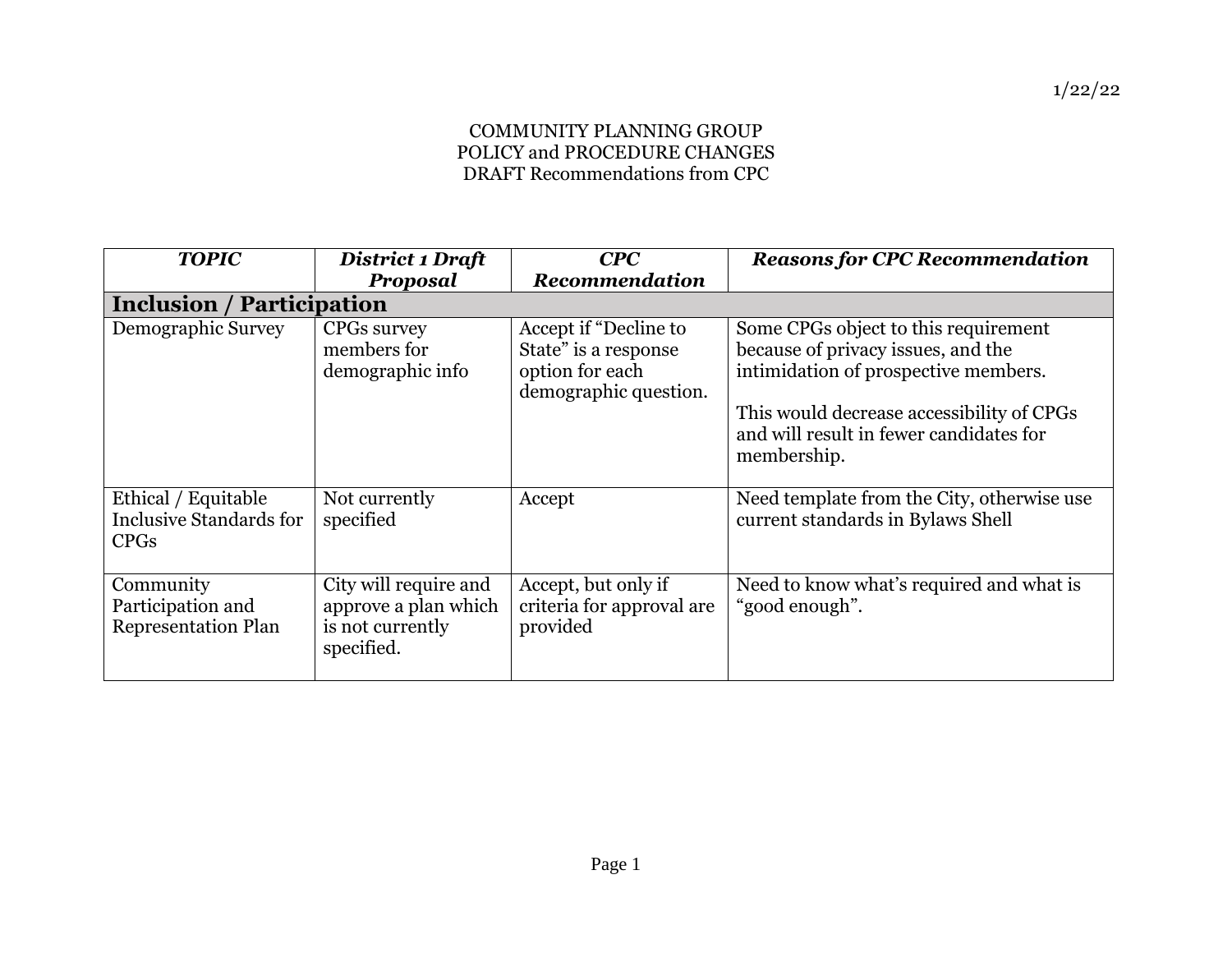| <b>TOPIC</b>                                   | District 1 Draft                                      | CPC                                                                                                    | <b>Reasons for CPC Recommendation</b>                                                                                                                                                                                                                                                                                                       |  |
|------------------------------------------------|-------------------------------------------------------|--------------------------------------------------------------------------------------------------------|---------------------------------------------------------------------------------------------------------------------------------------------------------------------------------------------------------------------------------------------------------------------------------------------------------------------------------------------|--|
|                                                | Proposal                                              | <b>Recommendation</b>                                                                                  |                                                                                                                                                                                                                                                                                                                                             |  |
| <b>Operations</b>                              |                                                       |                                                                                                        |                                                                                                                                                                                                                                                                                                                                             |  |
| <b>Planning Dept</b><br>attendance at meetings | No assigned planner                                   | No. Planners should be<br>accessible, and attend if<br>requested by the chair<br>or project applicant. | The Grand Jury found that if members of<br>the City Planning Department attended all<br>CPG meetings, policy, procedure, or<br>development issues could be resolved in a<br>timely manner. We propose that a planner<br>should be available to attend a CPG meeting<br>for a specific project, when requested by the<br>chair or applicant. |  |
| <b>Training of CPG members</b>                 |                                                       |                                                                                                        |                                                                                                                                                                                                                                                                                                                                             |  |
| Training                                       | City provides training<br>for COW and other<br>topics | Accept                                                                                                 | Meaningful training has been recommended<br>by CPGs / CPC for years.<br>Include Brown Act, Project Review, CEQA<br>Offer these as written/PPT presentations,<br>and on demand via Video / E-learning.<br>Training should include "Where do I find<br>it?" e.g. Municipal Code, Procedures,<br>Required findings.                            |  |
| Certification of<br>Training                   | CPG maintains<br>record of training                   | Accept                                                                                                 | CPG will retain electronic copies of<br>completion certificates provided by the City.                                                                                                                                                                                                                                                       |  |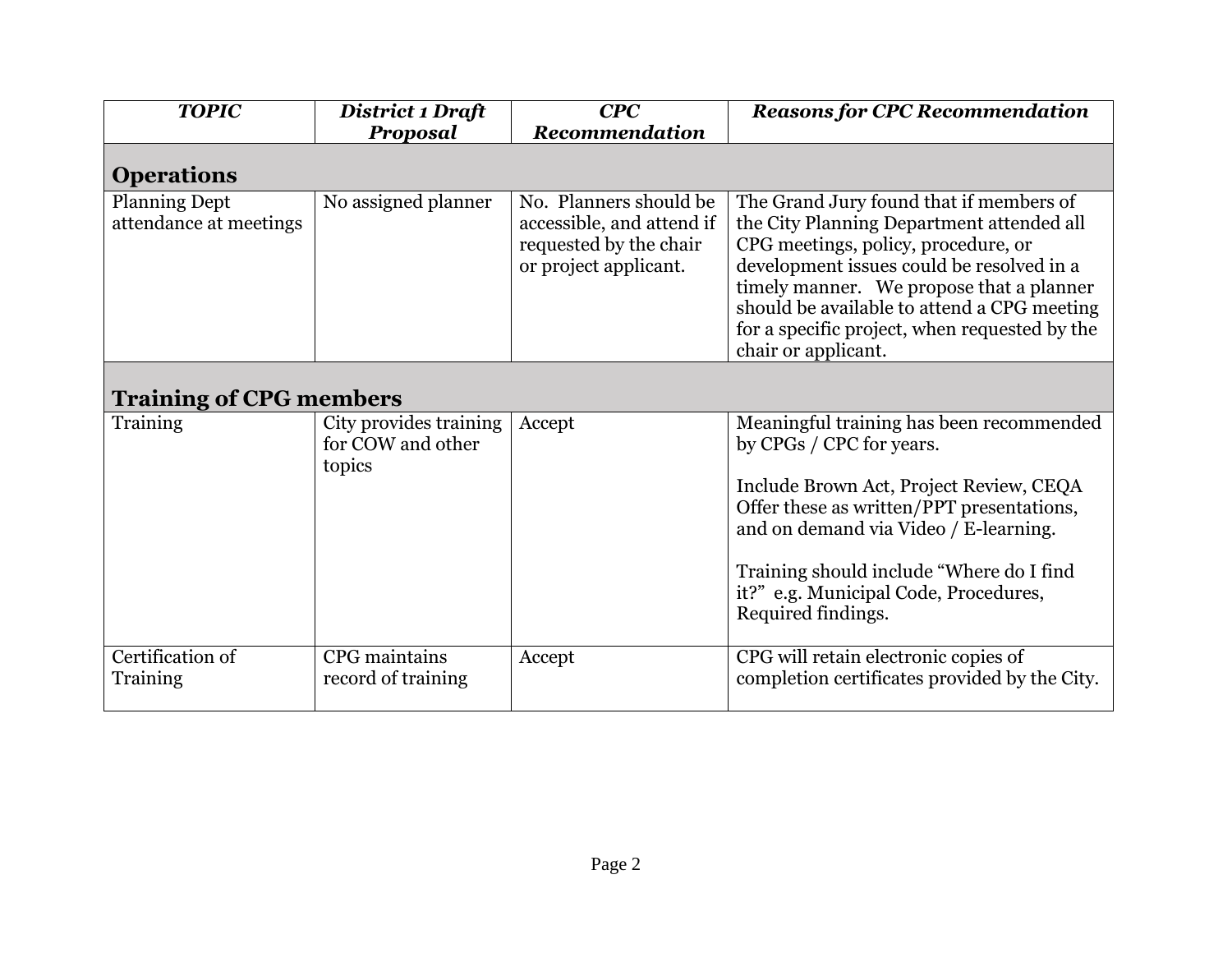| <b>TOPIC</b>                          | <b>District 1 Draft</b>                   | CPC                                                                                                                                                         | <b>Reasons for CPC Recommendation</b>                                                                                                                                                                                                                                                                                                                                                                                                                                                                                                                    |
|---------------------------------------|-------------------------------------------|-------------------------------------------------------------------------------------------------------------------------------------------------------------|----------------------------------------------------------------------------------------------------------------------------------------------------------------------------------------------------------------------------------------------------------------------------------------------------------------------------------------------------------------------------------------------------------------------------------------------------------------------------------------------------------------------------------------------------------|
|                                       | Proposal                                  | Recommendation                                                                                                                                              |                                                                                                                                                                                                                                                                                                                                                                                                                                                                                                                                                          |
| Financial /<br><b>Clerical</b> / IT   |                                           |                                                                                                                                                             |                                                                                                                                                                                                                                                                                                                                                                                                                                                                                                                                                          |
| Website                               | Terminate City<br>webpages for CPGs       | N <sub>0</sub>                                                                                                                                              | The City can provide webpages for agendas<br>and minutes as it presently does, while<br>disclaiming any connection with the<br>content. City support for webpages<br>increases transparency and outreach for<br>CPGs.<br>Costs of a separate website are an<br>unreasonable burden on less-affluent CPGs.                                                                                                                                                                                                                                                |
| <b>Bank Account</b>                   | Require CPGs to have<br>bank account      | Accept, but only for<br>CPGs that accept City<br>funds. Only require one<br>signature for<br>expenditures because<br>multiple signatures are<br>impractical | Bank fees are an unreasonable expense<br>which unfairly affect less affluent CPGs.<br>This is an excessive restriction of CPGs'<br>ability to manage themselves.                                                                                                                                                                                                                                                                                                                                                                                         |
| Physical Liability<br>Indemnification | No City support for<br>CPG meeting venues | N <sub>o</sub>                                                                                                                                              | Cost of insurance or payment for a meeting<br>room is an unreasonable expense which<br>unfairly affects less affluent CPGs. The City<br>in the past provided a "Letter of Self-<br>Insurance" to a CPG in lieu of individual<br>liability insurance. Alternative is to drive<br>until you get to a City-owned facility.<br>Current rule states that meetings should be<br>held in the planning area. Potential work<br>around is for the City to get agreement from<br>the School District to host CPG without<br>requiring physical liability coverage. |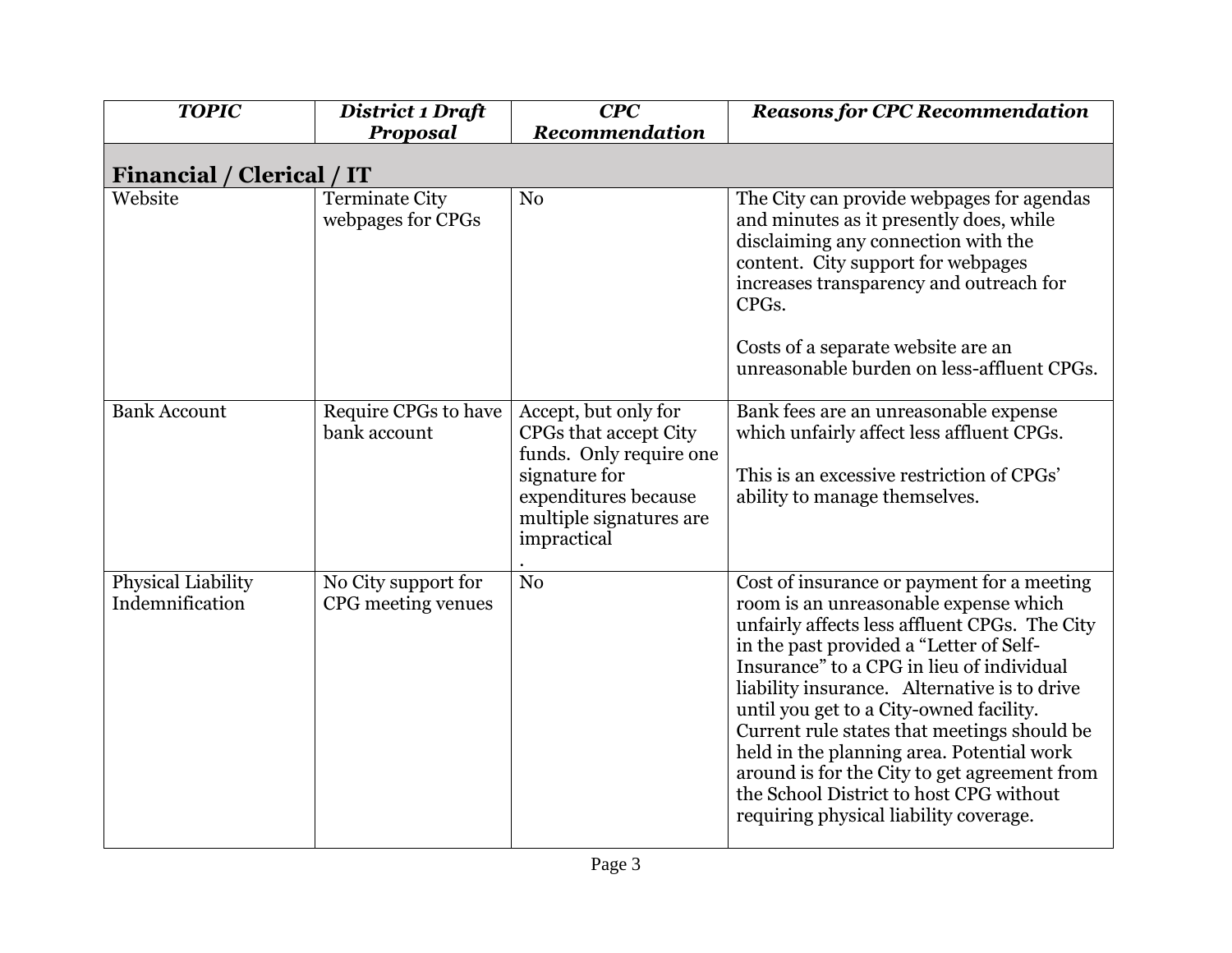| <b>TOPIC</b>                      | District 1 Draft                                                                            | CPC                                                                                  | <b>Reasons for CPC Recommendation</b>                                                                                                                                                                                                                                     |
|-----------------------------------|---------------------------------------------------------------------------------------------|--------------------------------------------------------------------------------------|---------------------------------------------------------------------------------------------------------------------------------------------------------------------------------------------------------------------------------------------------------------------------|
|                                   | Proposal                                                                                    | <b>Recommendation</b>                                                                |                                                                                                                                                                                                                                                                           |
| SDPlanninggroups<br>email address | <b>Planning Department</b><br>will no longer<br>maintain the<br>SDPlanninggroups<br>address | Retain a standard email<br>address, so the City can<br>collect required<br>documents | If the city requires submission of<br>information, such as demographic surveys,<br>rosters, training certification, Terms and<br>Conditions, Representation Plan. etc. then it<br>must retain an address to receive them.                                                 |
| Expense<br>reimbursement          | Eliminate expense<br>reimbursement                                                          | Maintain expense<br>reimbursement                                                    | This is especially important because of new<br>requirements such as Zoom charges and<br>elimination of city staff support, webpages,<br>venue fees, bank account fees, etc.<br>Elimination would reduce opportunity and<br>equality for less affluent communities.        |
| Appeals                           | Eliminate ability of<br>CPGs to appeal<br>process $2, 3, 4$<br>decisions without a<br>fee   | Preserve no-fee appeals.                                                             | Appeals are necessary because of<br>inconsistency between Planned<br>Development Overlays, the Land<br>Development Code, Community Plans, and<br>staff decisions or interpretation. If fees are<br>imposed, this will differentially affect less<br>affluent communities. |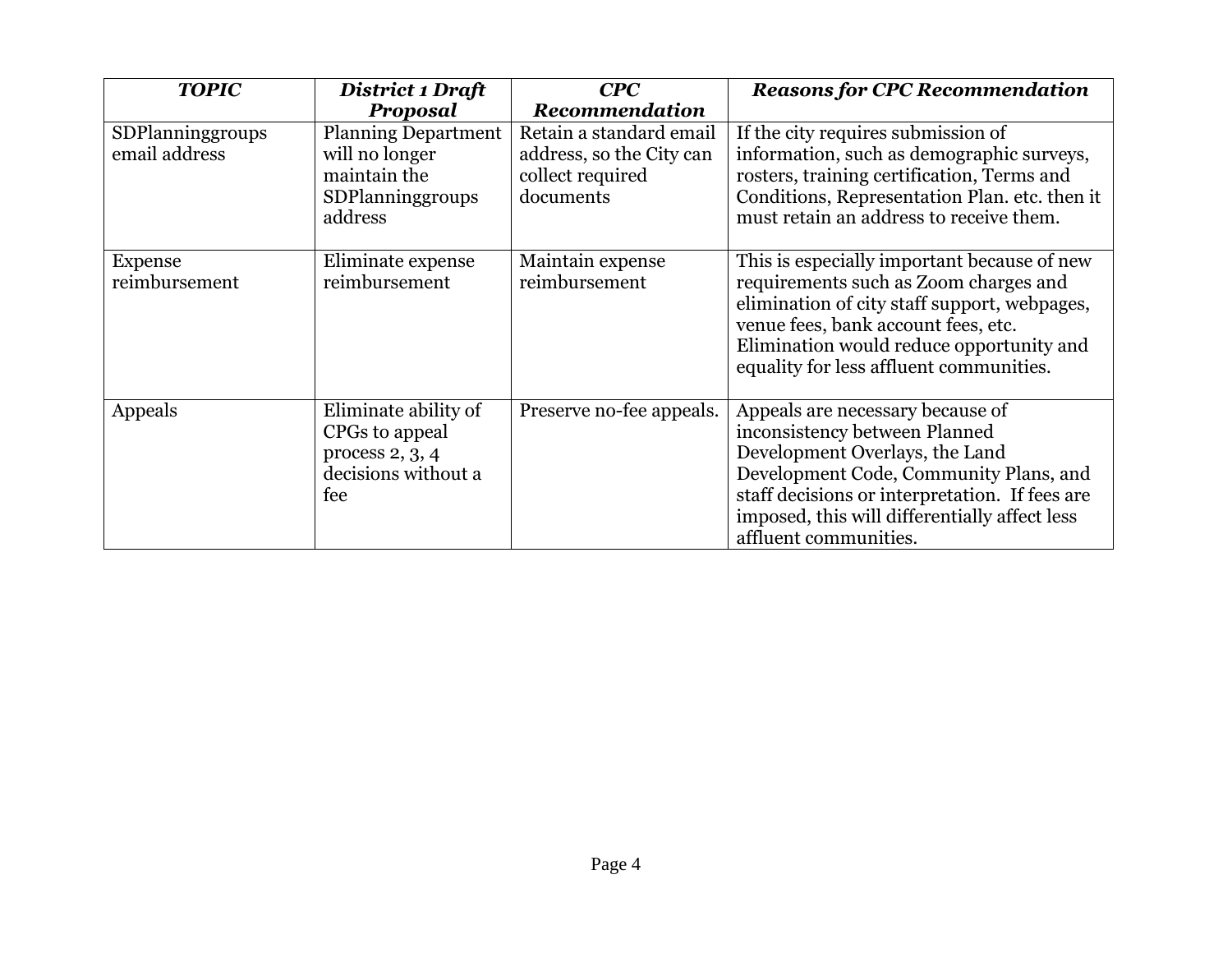| <b>TOPIC</b>                                                          | District 1 Draft                                 | CPC                                                                                        | <b>Reasons for CPC Recommendation</b>                                                                                                                                                                                                                                                                                                                                                                                                                                                                                                                                                                                                                                                     |
|-----------------------------------------------------------------------|--------------------------------------------------|--------------------------------------------------------------------------------------------|-------------------------------------------------------------------------------------------------------------------------------------------------------------------------------------------------------------------------------------------------------------------------------------------------------------------------------------------------------------------------------------------------------------------------------------------------------------------------------------------------------------------------------------------------------------------------------------------------------------------------------------------------------------------------------------------|
|                                                                       | Proposal                                         | Recommendation                                                                             |                                                                                                                                                                                                                                                                                                                                                                                                                                                                                                                                                                                                                                                                                           |
| <b>CPG Membership</b>                                                 |                                                  |                                                                                            |                                                                                                                                                                                                                                                                                                                                                                                                                                                                                                                                                                                                                                                                                           |
| Membership on CPG                                                     | Only one voting<br>board member per<br>household | No.                                                                                        | This would unfairly restrict participation by<br>interested citizens. There is no data on<br>whether this is even a problem.                                                                                                                                                                                                                                                                                                                                                                                                                                                                                                                                                              |
| Meeting attendance<br>required to vote                                | No prior meetings<br>required to vote            | Accept. Allow CPGs to<br>require registration to<br>vote.                                  | CPGs may require registration to vote, so<br>that eligibility can be determined.                                                                                                                                                                                                                                                                                                                                                                                                                                                                                                                                                                                                          |
| Meeting attendance<br>required for candidacy<br>to the planning group | No prior meetings<br>required for<br>candidacy   | CPG should be able to<br>choose to require one<br>meeting or no meetings<br>for candidacy. | Most members of the Planning Commission<br>recommended retaining a meeting<br>requirement at the Jan. 20, 2022 hearing.<br>Candidates for elections should declare<br>candidacy in advance and provide or decline<br>to provide demographic information so that<br>demographic and ballot information can be<br>determined.<br>Many CPG members believe that some<br>familiarity with CPG proceedings is<br>necessary, so that candidates know what a<br>CPG is, and how it operates. If a candidate<br>is committing to serve for 2 to 4 years, it's<br>reasonable to require a small display of<br>interest. Experience has shown attrition of<br>members who are unfamiliar with CPGs. |